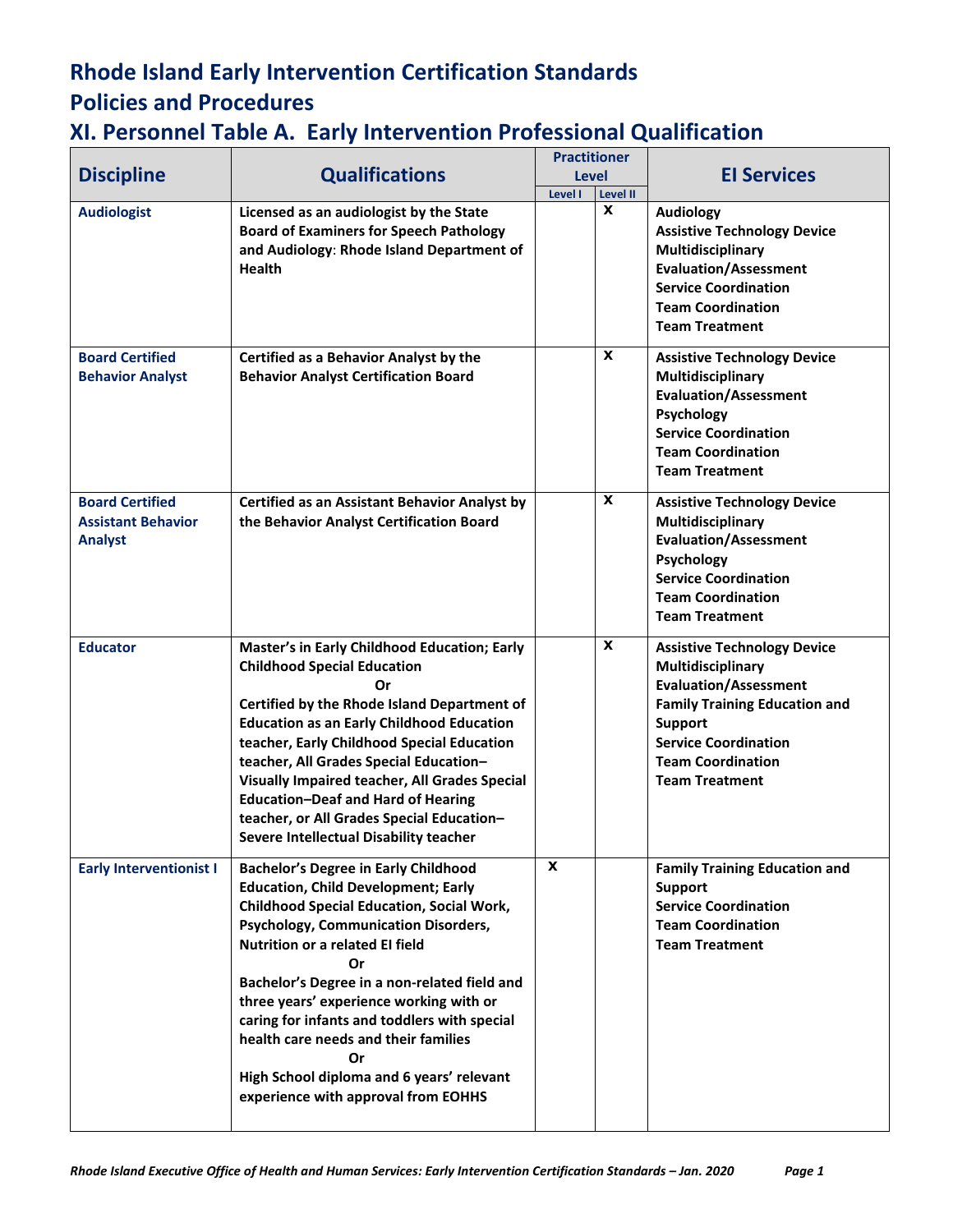| <b>Discipline</b>                              | <b>Qualifications</b>                                                                                                                                                                                                                                                                                                                                                                                                                                                                                                                                                                                                                                                                     | <b>Practitioner</b><br><b>Level</b> |              | <b>El Services</b>                                                                                                                                                                                                                    |
|------------------------------------------------|-------------------------------------------------------------------------------------------------------------------------------------------------------------------------------------------------------------------------------------------------------------------------------------------------------------------------------------------------------------------------------------------------------------------------------------------------------------------------------------------------------------------------------------------------------------------------------------------------------------------------------------------------------------------------------------------|-------------------------------------|--------------|---------------------------------------------------------------------------------------------------------------------------------------------------------------------------------------------------------------------------------------|
|                                                |                                                                                                                                                                                                                                                                                                                                                                                                                                                                                                                                                                                                                                                                                           | Level I                             | Level II     |                                                                                                                                                                                                                                       |
| <b>Early Interventionist II</b>                | Master's Degree in a relevant field for EI; at<br>least four 3 credit courses relevant to EI; at<br>least one year's experience working in the<br>El field or one year's experience working<br>with infants and toddlers with special needs<br>Or<br><b>Bachelor's Degree in Early Childhood</b><br><b>Education, Child Development; Early</b><br><b>Childhood Special Education, Social Work,</b><br>Psychology, Communication Disorders,<br>Nutrition or a related EI field; Or Bachelor's<br>Degree in a non-related field and at least<br>three years experience working with infants<br>and toddlers with special health care needs;<br>and<br><b>Early Intervention Certificate</b> |                                     | $\pmb{\chi}$ | <b>Assistive Technology Device</b><br>Multidisciplinary<br><b>Evaluation/Assessment</b><br><b>Family Training Education and</b><br><b>Support</b><br><b>Service Coordination</b><br><b>Team Coordination</b><br><b>Team Treatment</b> |
| <b>Marriage and Family</b><br><b>Therapist</b> | <b>Licensed as a Marriage and Family Therapist</b><br>by the Board of Mental Health Counselors<br>and Marriage and Family Therapists: Rhode<br><b>Island Department of Health</b>                                                                                                                                                                                                                                                                                                                                                                                                                                                                                                         |                                     | $\mathbf{x}$ | <b>Assistive Technology Device</b><br>Multidisciplinary<br><b>Evaluation/Assessment</b><br>Psychology<br><b>Service Coordination</b><br><b>Team Coordination</b><br><b>Team Treatment</b>                                             |
| <b>Mental Health</b><br><b>Counselor</b>       | <b>Licensed as a Clinical Mental Health</b><br><b>Counselor by the Board of Mental Health</b><br><b>Counselors and Marriage and Family</b><br><b>Therapists: Rhode Island Department of</b><br><b>Health</b>                                                                                                                                                                                                                                                                                                                                                                                                                                                                              |                                     | $\mathbf{x}$ | <b>Assistive Technology Device</b><br>Multidisciplinary<br><b>Evaluation/Assessment</b><br>Psychology<br><b>Service Coordination</b><br><b>Team Coordination</b><br><b>Team Treatment</b>                                             |
| Physician/<br><b>Psychiatrist</b>              | <b>Licensed by the Board of Medical Licensure</b><br>and Discipline: Rhode Island Department of<br><b>Health</b>                                                                                                                                                                                                                                                                                                                                                                                                                                                                                                                                                                          |                                     | $\mathbf{x}$ | <b>Assistive Technology Device</b><br>Multidisciplinary<br><b>Evaluation/Assessment</b><br>Psychology<br><b>Service Coordination</b><br><b>Team Coordination</b><br><b>Team Treatment</b>                                             |
| <b>Nurse</b>                                   | Licensed as a Registered Nurse by the<br><b>Board of Nurse Registration and Nursing</b><br><b>Education: Rhode Island Department of</b><br><b>Health</b>                                                                                                                                                                                                                                                                                                                                                                                                                                                                                                                                  |                                     | X            | <b>Assistive Technology Device</b><br>Multidisciplinary<br><b>Evaluation/Assessment</b><br><b>Nursing</b><br><b>Service Coordination</b><br><b>Team Coordination</b><br><b>Team Treatment</b>                                         |
| <b>Registered Dietician</b>                    | Licensed by the Rhode Island State Board of<br><b>Dietetics: Rhode Island Department of</b><br><b>Health</b>                                                                                                                                                                                                                                                                                                                                                                                                                                                                                                                                                                              |                                     | $\mathbf{x}$ | <b>Assistive Technology Device</b><br>Multidisciplinary<br><b>Evaluation/Assessment</b>                                                                                                                                               |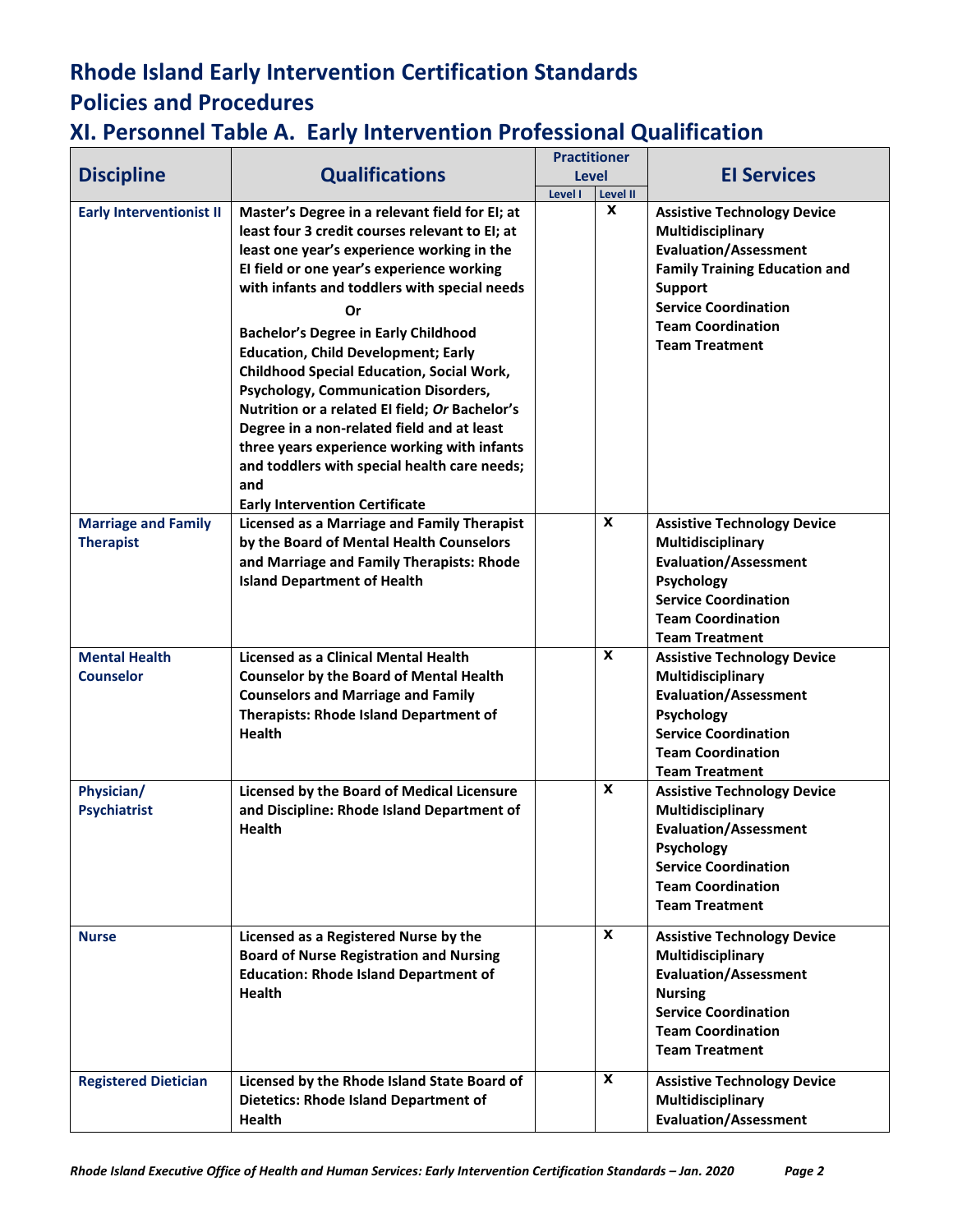| <b>Discipline</b>                                                     | <b>Qualifications</b>                                                                                                                                                                           | <b>Practitioner</b><br><b>Level</b><br>Level II<br>Level I |                           | <b>El Services</b>                                                                                                                                                                                         |
|-----------------------------------------------------------------------|-------------------------------------------------------------------------------------------------------------------------------------------------------------------------------------------------|------------------------------------------------------------|---------------------------|------------------------------------------------------------------------------------------------------------------------------------------------------------------------------------------------------------|
|                                                                       |                                                                                                                                                                                                 |                                                            |                           | <b>Nutrition</b><br><b>Service Coordination</b><br><b>Team Coordination</b><br><b>Team Treatment</b>                                                                                                       |
| <b>Occupational</b><br><b>Therapist</b>                               | <b>Licensed by Board of Occupational Therapy</b><br>within the Division of Professional<br><b>Regulation: Rhode Island Department of</b><br><b>Health</b>                                       |                                                            | X                         | <b>Assistive Technology Device</b><br>Multidisciplinary<br><b>Evaluation/Assessment</b><br><b>Occupational Therapy</b><br><b>Service Coordination</b><br><b>Team Coordination</b><br><b>Team Treatment</b> |
| <b>Certified</b><br><b>Occupational</b><br><b>Therapist Assistant</b> | <b>Licensed by Board of Occupational Therapy</b><br>within the Division of Professional<br><b>Regulation: Rhode Island Department of</b><br><b>Health</b>                                       |                                                            | $\boldsymbol{\mathsf{x}}$ | <b>Assistive Technology Device</b><br>Multidisciplinary<br><b>Evaluation/Assessment</b><br><b>Occupational Therapy</b><br><b>Service Coordination</b><br><b>Team Coordination</b><br><b>Team Treatment</b> |
| <b>Optometrist and</b><br>Ophthalmologist                             | Licensed by Board of Optometry: Rhode<br><b>Island Department of Health</b><br><b>Licensed by the Board of Medical Licensure</b><br>and Discipline: Rhode Island Department of<br><b>Health</b> |                                                            | X                         | <b>Assistive Technology Device</b><br>Multidisciplinary<br><b>Evaluation/Assessment</b><br><b>Vision</b><br><b>Service Coordination</b><br><b>Team Coordination</b><br><b>Team Treatment</b>               |
| <b>Physical Therapist</b>                                             | <b>Licensed by Board of Physical Therapy:</b><br>Rhode Island Department Rhode of Health                                                                                                        |                                                            | X                         | <b>Assistive Technology Device</b><br>Multidisciplinary<br><b>Evaluation/Assessment</b><br><b>Physical Therapy</b><br><b>Service Coordination</b><br><b>Team Coordination</b><br><b>Team Treatment</b>     |
| <b>Physical Therapist</b><br><b>Assistant</b>                         | <b>Licensed by Board of Physical Therapy:</b><br>Rhode Island Department Rhode of Health                                                                                                        |                                                            | X                         | <b>Assistive Technology Device</b><br>Multidisciplinary<br><b>Evaluation/Assessment</b><br><b>Physical Therapy</b><br><b>Service Coordination</b><br><b>Team Coordination</b><br><b>Team Treatment</b>     |
| <b>Psychology</b>                                                     | Licensed by the Board of Psychology: Rhode<br><b>Island Department of Health</b>                                                                                                                |                                                            | X                         | <b>Assistive Technology Device</b><br>Multidisciplinary<br><b>Evaluation/Assessment</b>                                                                                                                    |